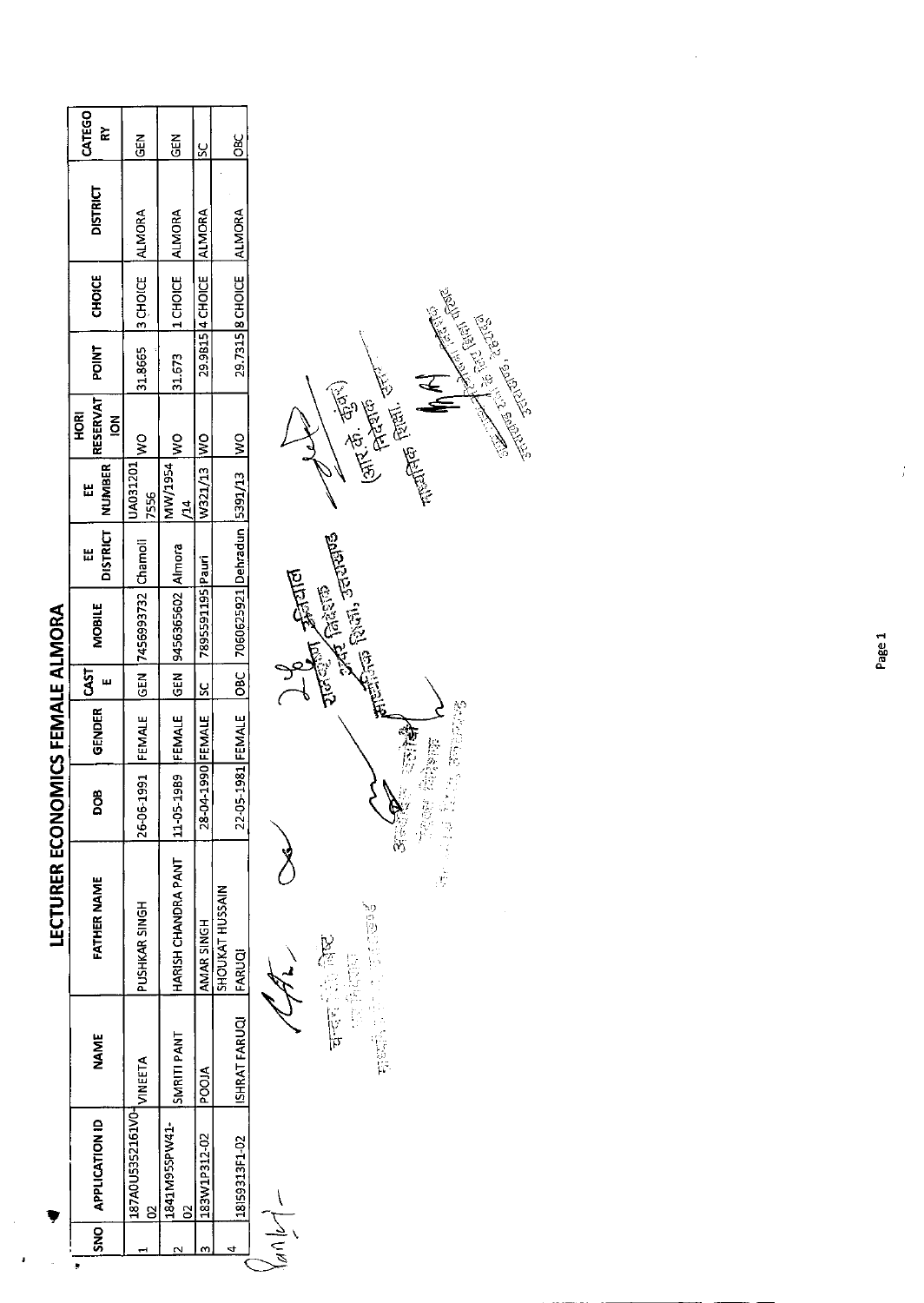**IFCTURER FCONOMICS FEMALE RAGESHWAR** 

|            |                            |                       |                                        |                   |        |               | <b>THANG DATE DATE AND ANNOUNCE OF A SERIOR OF A SERIOR CONTRACT OF A SERIOR OF A SERIOR CONTRACT OF A SERIOR CONTR</b>                                                                                                                                                                                                                                                                                |                      |                                   |                                                 |             |                  |                  |             |
|------------|----------------------------|-----------------------|----------------------------------------|-------------------|--------|---------------|--------------------------------------------------------------------------------------------------------------------------------------------------------------------------------------------------------------------------------------------------------------------------------------------------------------------------------------------------------------------------------------------------------|----------------------|-----------------------------------|-------------------------------------------------|-------------|------------------|------------------|-------------|
| <b>DNS</b> | <b>APPLICATION ID</b>      | <b>NAME</b>           | <b>FATHER NAME</b>                     | ₾<br>ဠ            | GENDER | 5d            | MOBILE                                                                                                                                                                                                                                                                                                                                                                                                 | <b>DISTRICT</b><br>出 | <b>NUMBER</b><br>띲                | <b>RESERVAT</b><br><b>AORI</b><br>$\frac{2}{9}$ | <b>TAIO</b> | <b>CHOICE</b>    | <b>DISTRICT</b>  | CATEGO<br>≿ |
|            | 1801517A620PR09<br>3U-04   | <b>RAGINI PUSPWAN</b> | <b>RANVEER SINGH</b><br><b>PUSPWAN</b> | 26-06-1989        | FEMALE | $rac{1}{5}$   | 9897230034 Chamoli                                                                                                                                                                                                                                                                                                                                                                                     |                      | UA031201<br>59706                 | $\frac{8}{2}$                                   | 31.594      | 8CHOICE          | BAGESHWAR        | $rac{1}{2}$ |
|            | 18W35215701-02             | $\frac{1}{2}$         | <b>JANARDAN PRASAD</b>                 | 08-07-1986        | FEMALE | <u>ទី</u>     | 9758016489 Tehri                                                                                                                                                                                                                                                                                                                                                                                       |                      | 2755/013<br>$\geq$                | ş                                               | 31.5905     | <b>8</b> CHOICE  | <b>BAGESHWAR</b> | <b>EB</b>   |
|            | 1818SWK114-04              |                       | KM SHIVKUMARI SHIV DAYAL MAHANT        | 23-05-1990 FEMALE |        | $rac{1}{280}$ | 9410753774 Uttarkashi   W148/11   WO                                                                                                                                                                                                                                                                                                                                                                   |                      |                                   |                                                 |             | 29.566 8 CHOICE  | <b>BAGESHWAR</b> | OBC         |
|            | 183N482M1AE2-02 NISHA ARYA |                       | BHUWAN CHANDRA ARYA                    | 25-05-1983 FEMALE |        | <u>sc</u>     | 9411526437 Almora                                                                                                                                                                                                                                                                                                                                                                                      |                      | <b>ME/2283/</b><br>$\overline{a}$ | ş                                               |             | 29.5355 3 CHOICE | BAGESHWAR        | <u>ي</u>    |
| しことの       | ١                          |                       |                                        |                   |        |               | $\frac{1}{2} \sum_{n=0}^{\infty} \frac{1}{n} \sum_{n=0}^{\infty} \frac{1}{n} \sum_{n=0}^{\infty} \frac{1}{n} \sum_{n=0}^{\infty} \frac{1}{n} \sum_{n=0}^{\infty} \frac{1}{n} \sum_{n=0}^{\infty} \frac{1}{n} \sum_{n=0}^{\infty} \frac{1}{n} \sum_{n=0}^{\infty} \frac{1}{n} \sum_{n=0}^{\infty} \frac{1}{n} \sum_{n=0}^{\infty} \frac{1}{n} \sum_{n=0}^{\infty} \frac{1}{n} \sum_{n$<br><b>ASSESS</b> |                      |                                   | <b>CARE OF THE REAL PROPERTY</b>                |             |                  |                  |             |

**CONTES ENERGY CENTRAC** STATE OF **CENTRAL REPORT** Company of the Company of the Company of the Company of the Company of the Company of the Company of the Compa<br>Company of the Company of the Company of the Company of the Company of the Company of the Company of the Compan  $\begin{aligned} \lim_{t\to\infty}\sup_{t\in\mathbb{R}^n}\sup_{t\in\mathbb{R}^n}\mathbb{E}^{(t)}\left\{ \mathbb{E}^{(t)}_{t}(\mathbf{0},t)\right\} \end{aligned}$ JE  $\begin{picture}(20,20) \put(0,0){\line(1,0){10}} \put(15,0){\line(1,0){10}} \put(15,0){\line(1,0){10}} \put(15,0){\line(1,0){10}} \put(15,0){\line(1,0){10}} \put(15,0){\line(1,0){10}} \put(15,0){\line(1,0){10}} \put(15,0){\line(1,0){10}} \put(15,0){\line(1,0){10}} \put(15,0){\line(1,0){10}} \put(15,0){\line(1,0){10}} \put(15,0){\line(1$ 医子宫 ich<br>T

**有限** 

 $\ddot{\phantom{0}}$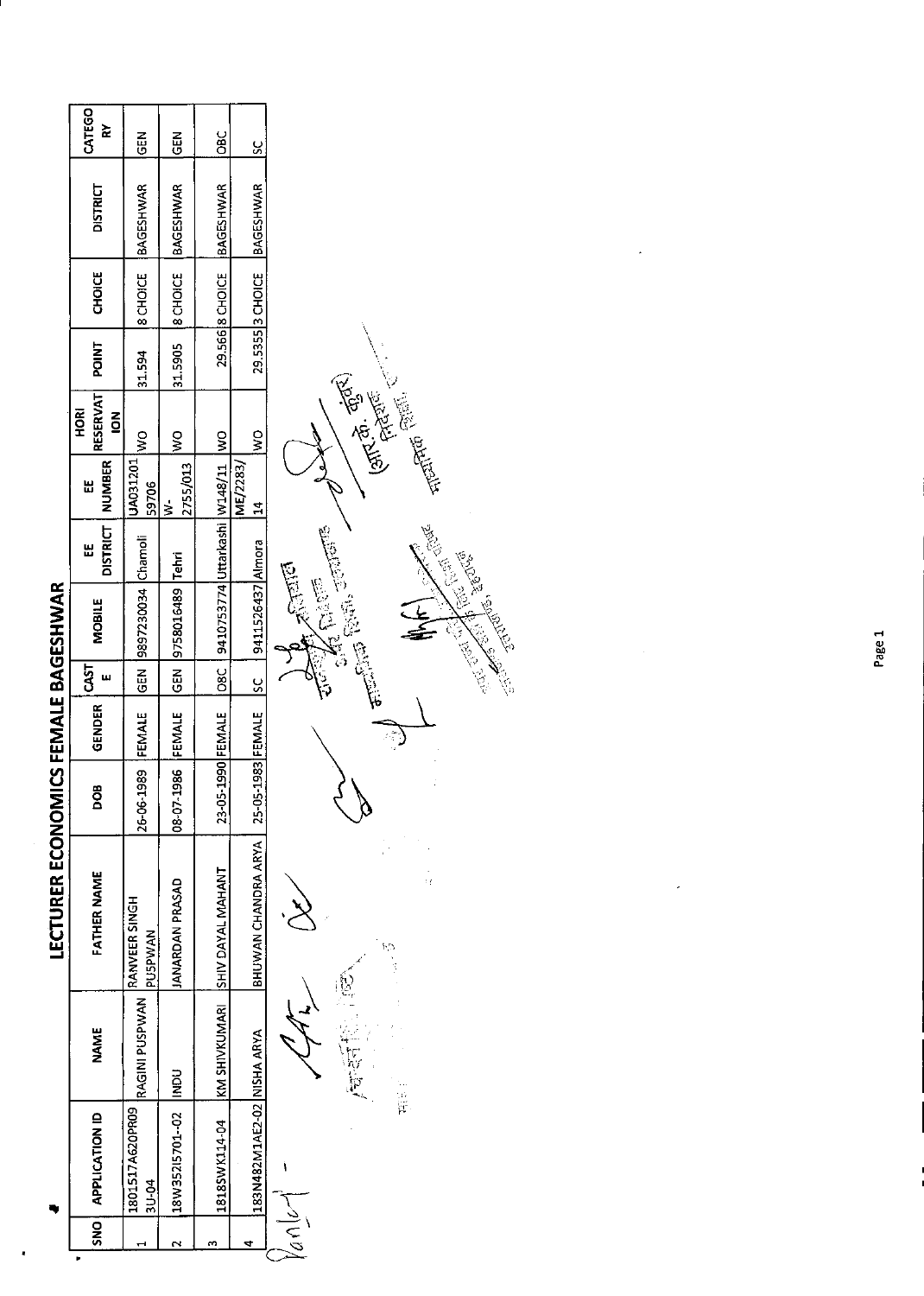|                             | CATEGO<br>È                          | ER<br>5                   | <b>GEN</b>                  | <u>ន</u>                  | OBC                       |                                                                                                                                                                                                                                      |
|-----------------------------|--------------------------------------|---------------------------|-----------------------------|---------------------------|---------------------------|--------------------------------------------------------------------------------------------------------------------------------------------------------------------------------------------------------------------------------------|
|                             | <b>DISTRICT</b>                      | CHAMOLI                   | <b>CHAMOL</b>               | CHAMOL                    | CHAMOL                    |                                                                                                                                                                                                                                      |
|                             | <b>CHOICE</b>                        | 1 CHOICE                  | 1 CHOICE                    | 31.2825   1 CHOICE        | 29.964 6 CHOICE           |                                                                                                                                                                                                                                      |
|                             | <b>POINT</b>                         | 32.9335                   | 32.7285                     |                           |                           |                                                                                                                                                                                                                                      |
|                             | RESERVAT<br>혼<br>모<br>$\overline{6}$ | $\frac{8}{2}$             | DFF, WO                     |                           |                           |                                                                                                                                                                                                                                      |
|                             | <b>NUMBER</b><br>띮                   | 35/2014                   | UA031201<br>86649           | UA031201<br>510261        | W146/015 WO               | <b>Collage Collage Report Collage Report Collage Report Collage Report Collage Report Collage Report Collage Report Collage Report Collage Report Collage Report Collage Report Collage Report Collage Report Collage Report Col</b> |
|                             | <b>DISTRICT</b><br>出                 |                           |                             |                           |                           |                                                                                                                                                                                                                                      |
|                             | <b>MOBILE</b>                        | 8191844469 Chamoli        | 8755889891 Chamoli          | 7409749981 Chamoli        |                           | Charles Report of Charles Report<br>$\mathcal{J}^{(2)}(\mathbb{Z}^n)$ and $\mathbb{Z}^n$<br>170604606524 ehri<br>- YE DAO                                                                                                            |
|                             | <b>LST</b><br>ш                      | $rac{5}{6}$               | <b>GEN</b>                  | <u>ss</u>                 | <b>DBC</b>                | E<br><b>Call Control</b>                                                                                                                                                                                                             |
| <b>VIICS FEMALE CHAMOLI</b> | <b>GENDER</b>                        | FEMALE                    | FEMALE                      |                           |                           | फ़                                                                                                                                                                                                                                   |
|                             | <b>BOD</b>                           | 16-05-1991                | 10-03-1984                  | 25-05-1991 FEMALE         | 01-01-1989 FEMALE         | 可记忆<br>医乳样 高等板<br>高山                                                                                                                                                                                                                 |
| <b>LECTURER ECONO</b>       | <b>FATHER NAME</b>                   | DINESH CHANDRA<br>PUROHIT | UMED SINGH DANU             | SHAMBHU LAL               | <b>JEET SINGH CHAUHAN</b> | 医起 的复数医法药<br>ive<br>N                                                                                                                                                                                                                |
|                             | <b>NAME</b>                          | PRIYANKA                  | <b>KM REKHA</b>             | KM MANJU                  | <b>NARSHA</b>             | <b>REPORT SECTION PROPER</b><br>2010年10月<br>12时,清明的                                                                                                                                                                                  |
| ÷                           | <b>APPLICATION ID</b>                | 1815243P0-04              | 18639181AKU0024<br>$6 - 02$ | 1811506U22010KA<br>M13-06 | 1811WV6054-01             | I                                                                                                                                                                                                                                    |
|                             | ត្ត<br>ន<br>F                        | ÷                         | $\mathbf{\sim}$             | m                         | 4                         | $\frac{1}{2}$                                                                                                                                                                                                                        |

 $\mathbf{r}$ 

Page 1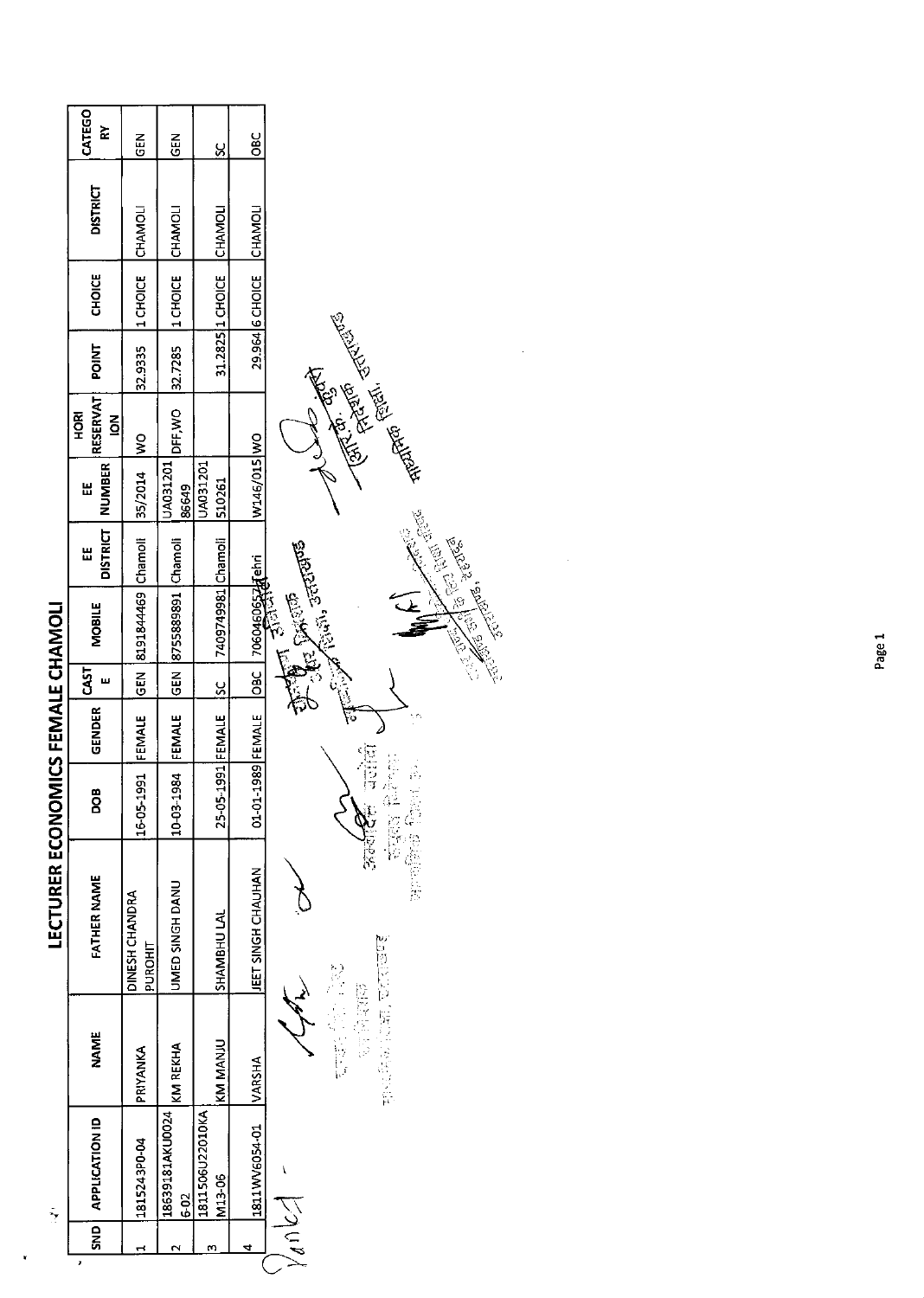| <b>IICS FEMALE CHAMPAWAT</b><br><b>LECTURER ECONOM</b> | CATEGO<br>⋩<br><b>DISTRICT</b><br><b>CHOICE</b><br><b>POINT</b><br>RESERVAT<br>HORI<br>$\overline{6}$<br><b>NUMBER</b><br>Ш<br><b>DISTRICT</b><br>띮<br><b>MOBILE</b><br>CAST<br>ш<br><b>GENDER</b><br><b>BOG</b><br><b>FATHER NAME</b><br><b>NAME</b> | <b>GEN</b><br>CHAMPAWAT<br>1 CHOICE<br>32.123<br>ş<br>UA042201<br>672151<br>Champaw  <br>$\frac{1}{6}$<br>8057540666<br><b>GEN</b><br>FEMALE<br>07-07-1986<br>KUNDAN SINGH<br>GEETA SINGH | <b>SEN</b><br>CHAMPAWAT<br>5 CHOICE<br>31.4715<br>$\frac{8}{3}$<br>307/13<br>[7579234357 Almora<br>GEN<br>FEMALE<br>22-04-1985<br>PURAN CHAND JOSHI<br><b>ASHA</b> | <u>y</u><br>CHAMPAWAT<br>29.9345 3 CHOICE<br>$\frac{8}{2}$<br>978/2010<br>Pithoragar<br>8474909775h<br><u>sc</u><br>25-01-1988 FEMALE<br>BAHADUR RAM TAMTA<br>VANDNA TAMTA | $rac{C}{C}$<br>29.393 10 CHOICE CHAMPAWAT<br>$\frac{8}{2}$<br>M802/09<br>9412118120 Chamoli<br>$rac{1}{26}$<br>12-07-1982 FEMALE<br><b>G S LINGWAL</b><br><b>POONAM</b><br><b>INGWAL</b> | <b>REATH CENTS</b><br>Contractor of the Contractor of the Contractor<br><b>Controller School Control</b><br>Control Control Control Control<br>$\widetilde{\mathbb{Z}}$<br>分分<br>$\frac{2}{3}$<br>đ,<br>j.<br>D<br>$\begin{array}{c} 1 \\ 1 \\ 2 \end{array}$<br>リンド |
|--------------------------------------------------------|-------------------------------------------------------------------------------------------------------------------------------------------------------------------------------------------------------------------------------------------------------|-------------------------------------------------------------------------------------------------------------------------------------------------------------------------------------------|--------------------------------------------------------------------------------------------------------------------------------------------------------------------|----------------------------------------------------------------------------------------------------------------------------------------------------------------------------|------------------------------------------------------------------------------------------------------------------------------------------------------------------------------------------|----------------------------------------------------------------------------------------------------------------------------------------------------------------------------------------------------------------------------------------------------------------------|
|                                                        |                                                                                                                                                                                                                                                       |                                                                                                                                                                                           |                                                                                                                                                                    |                                                                                                                                                                            |                                                                                                                                                                                          |                                                                                                                                                                                                                                                                      |
| ÿ                                                      | <b>APPLICATION ID</b>                                                                                                                                                                                                                                 | 1802GT512026114<br><b>SAU-02</b>                                                                                                                                                          | 180731A3-02                                                                                                                                                        | 181V298700T-02                                                                                                                                                             | 1800829PML-02                                                                                                                                                                            |                                                                                                                                                                                                                                                                      |
|                                                        | SNO                                                                                                                                                                                                                                                   |                                                                                                                                                                                           | $\sim$                                                                                                                                                             | m                                                                                                                                                                          | 4                                                                                                                                                                                        | 1010<1                                                                                                                                                                                                                                                               |

ł

 $\ddot{\phantom{0}}$ 

 $\frac{1}{2}$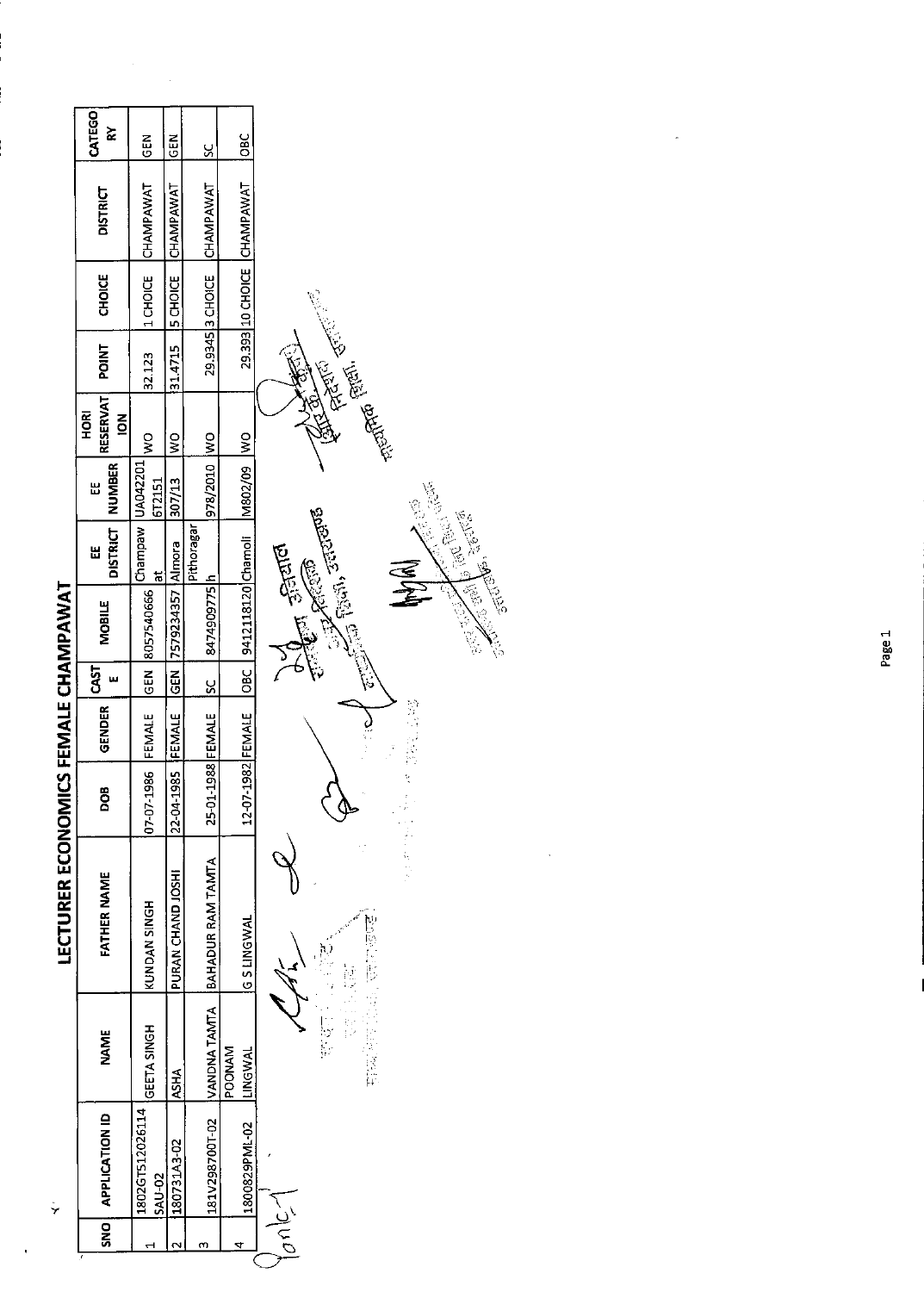|                                    | CATEGO<br>Š                              | 집<br>영                                      |                                                                                                                                                                                                                                 |
|------------------------------------|------------------------------------------|---------------------------------------------|---------------------------------------------------------------------------------------------------------------------------------------------------------------------------------------------------------------------------------|
|                                    | <b>DISTRICT</b>                          | DEHRADUN                                    |                                                                                                                                                                                                                                 |
|                                    | <b>CHOICE</b>                            | 1 CHOICE                                    |                                                                                                                                                                                                                                 |
|                                    | <b>POINT</b>                             | 32.9205                                     |                                                                                                                                                                                                                                 |
|                                    | <b>RESERVAT</b><br>HORI<br>$\frac{8}{5}$ | $rac{1}{2}$                                 | الطلايات المعلومين المعلمين المستشرقين المستشرقين المستشرقين المستشرقين المستشرقين المستشرقين المستشرقين المست<br>المستشرقين المستشرقين المستشرقين المستشرقين المستشرقين المستشرقين المستشرقين المستشرقين المستشرقين المستشرقين |
|                                    | NUMBER<br>Ш                              | UA251201<br>8280                            |                                                                                                                                                                                                                                 |
|                                    | <b>DISTRICT</b><br>띮                     |                                             |                                                                                                                                                                                                                                 |
|                                    | <b>MOBILE</b>                            | 7248669504 Pauri                            | STERN ROOM AND ACTION COMPANY<br>enterial Parti, scriptor<br>大门<br>Al Pacto                                                                                                                                                     |
|                                    | <b>CAST</b><br>ш                         | $\frac{1}{65}$                              |                                                                                                                                                                                                                                 |
|                                    | GENDER                                   | FEMALE                                      |                                                                                                                                                                                                                                 |
|                                    | <b>BOO</b>                               | 12-02-1991                                  | $\frac{1}{2}$                                                                                                                                                                                                                   |
| LECTURER ECONOMICS FEMALE DEHRADUN | <b>FATHER NAME</b>                       | SAMPURNA NAND                               | ĝ                                                                                                                                                                                                                               |
|                                    | <b>NAME</b>                              |                                             | ें पहन<br>中国家                                                                                                                                                                                                                   |
| Ÿ                                  | SNO APPLICATION ID                       | 132K8202058U1A1-<br>KANCHAN<br>$\mathbf{S}$ |                                                                                                                                                                                                                                 |
|                                    |                                          |                                             |                                                                                                                                                                                                                                 |
|                                    | Ĵ.                                       |                                             |                                                                                                                                                                                                                                 |

ł

 $\hat{\boldsymbol{\theta}}$ 

Page 1

 $\tilde{\mathcal{E}}$ 

 $\ddot{\phantom{a}}$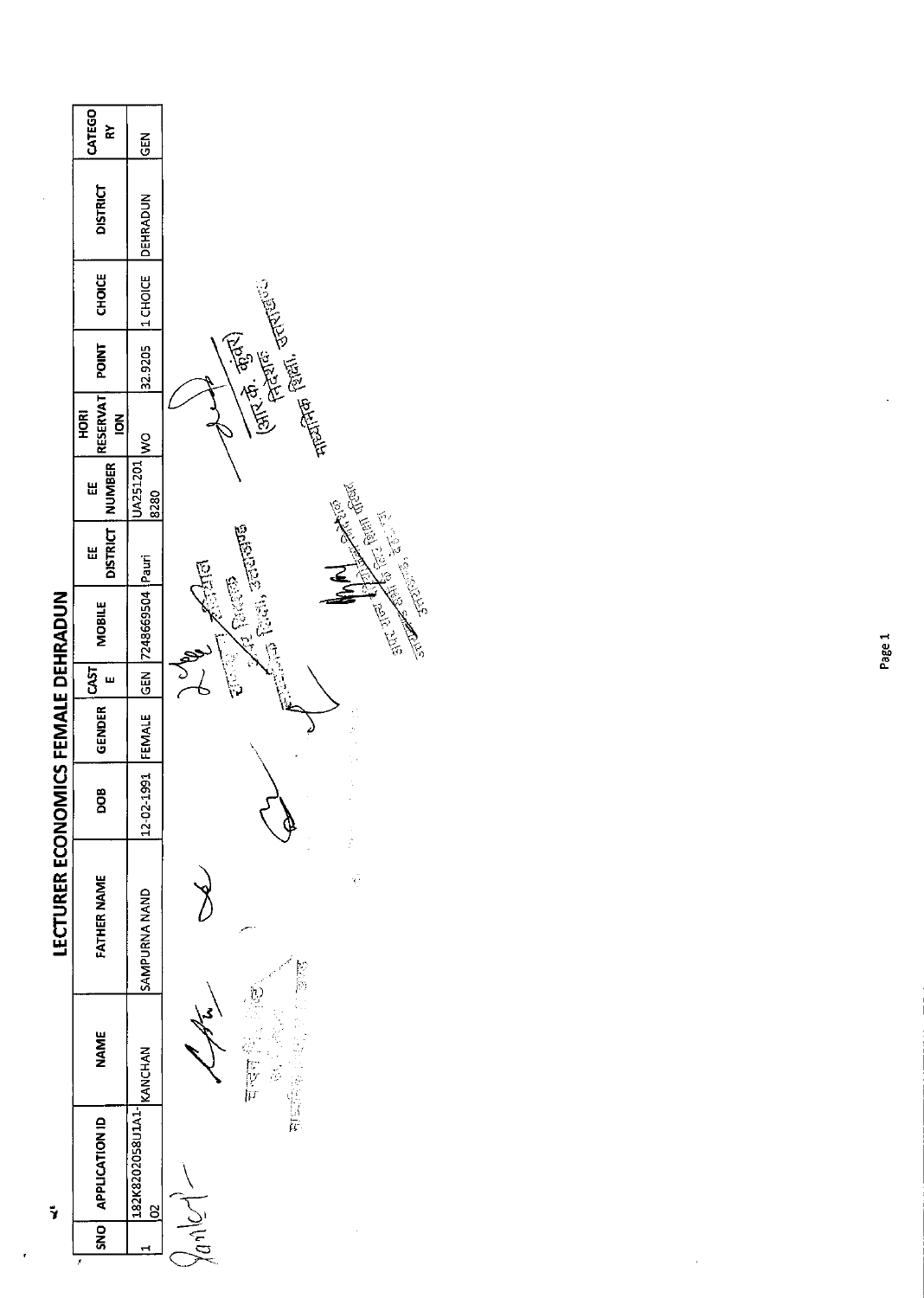| $rac{5}{6}$<br>$\frac{5}{5}$<br>31.7475   6 CHOICE   HARIDWAR<br>31.8275  1 CHOICE  HARIDWAR<br>$\begin{array}{ c c c c c c c c c } \hline & \text{if } \text{FEMALE} & \text{if } \text{FEM20139153} & \text{Rudrapray} & \text{J121201} & \text{J100} \\ \hline \end{array}$<br>LUAOS1200 WO<br>96857<br>8287<br>02-04-1982 FEMALE GEN 9720680739 Haridwar<br>ăβ<br>185AP670U5102R0 PUSHPA SEMWAL SHAMBHU PRASAD<br><b>MAHESH KANDPAL</b><br>SEMWAL<br><b>182U18A8P197201- PRAMILA</b><br>RATURI<br>$39-01$ | r | SNO   APPLICATION ID | <b>NAME</b> | LECTURER ECONOMICS FEMALE HARIDWAR<br><b>FATHER NAME</b> | 8OQ | <b>GENDER</b> | $\frac{1}{2}$ | <b>MOBILE</b> | Ш | DISTRICT NUMBER<br>Ш | RESERVAT POINT<br><b>ROK</b> | CHOICE | <b>DISTRICT</b> | CATEGO<br>≿ |
|---------------------------------------------------------------------------------------------------------------------------------------------------------------------------------------------------------------------------------------------------------------------------------------------------------------------------------------------------------------------------------------------------------------------------------------------------------------------------------------------------------------|---|----------------------|-------------|----------------------------------------------------------|-----|---------------|---------------|---------------|---|----------------------|------------------------------|--------|-----------------|-------------|
|                                                                                                                                                                                                                                                                                                                                                                                                                                                                                                               |   |                      |             |                                                          |     |               |               |               |   |                      | $\overline{5}$               |        |                 |             |
|                                                                                                                                                                                                                                                                                                                                                                                                                                                                                                               |   |                      |             |                                                          |     |               |               |               |   |                      |                              |        |                 |             |
|                                                                                                                                                                                                                                                                                                                                                                                                                                                                                                               |   |                      |             |                                                          |     |               |               |               |   |                      |                              |        |                 |             |
|                                                                                                                                                                                                                                                                                                                                                                                                                                                                                                               |   |                      |             |                                                          |     |               |               |               |   |                      |                              |        |                 |             |
|                                                                                                                                                                                                                                                                                                                                                                                                                                                                                                               |   |                      |             |                                                          |     |               |               |               |   |                      |                              |        |                 |             |
|                                                                                                                                                                                                                                                                                                                                                                                                                                                                                                               |   |                      |             |                                                          |     |               |               |               |   |                      |                              |        |                 |             |
| )<br>(                                                                                                                                                                                                                                                                                                                                                                                                                                                                                                        |   |                      |             | へんで                                                      |     |               |               |               |   |                      |                              |        |                 |             |

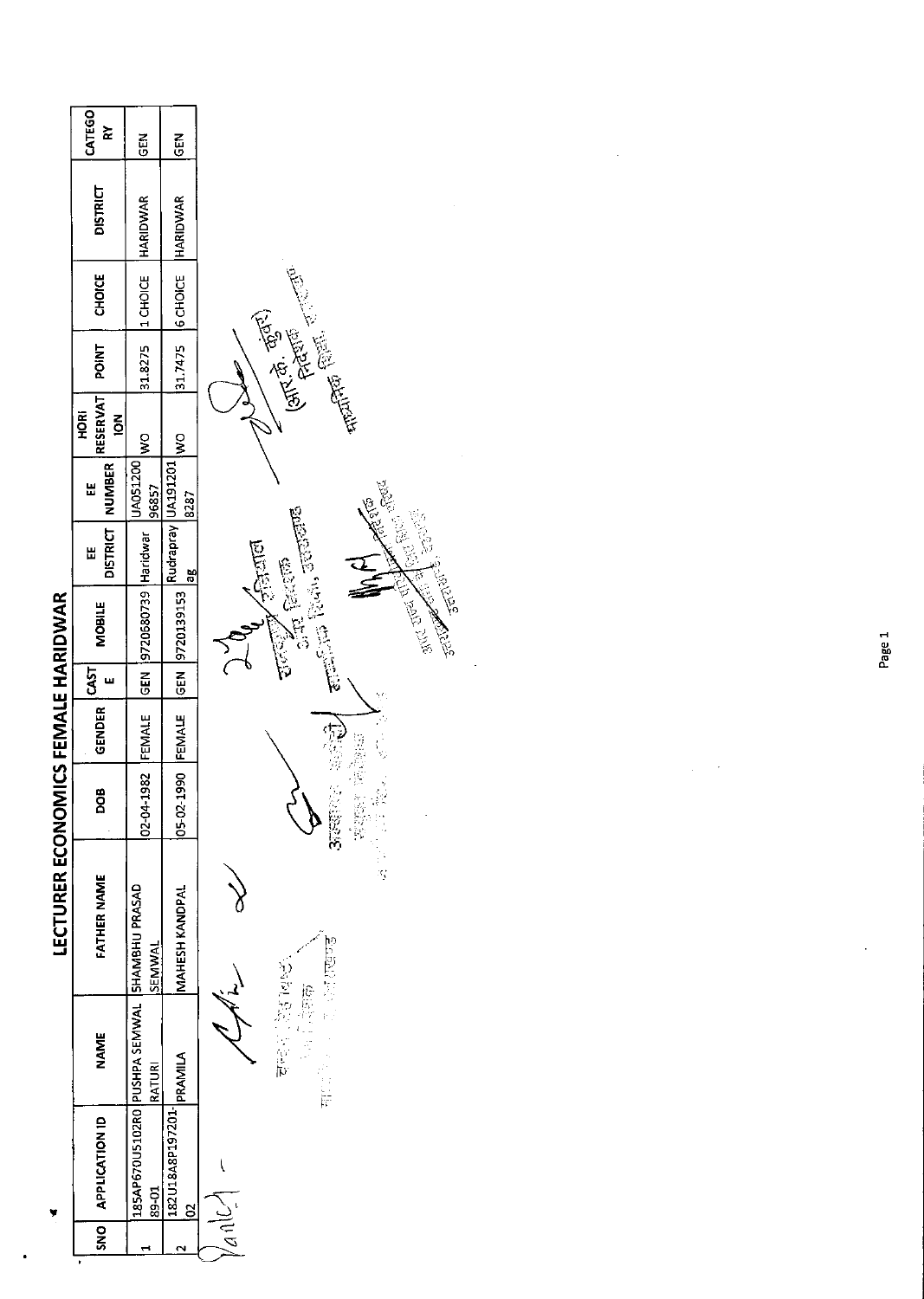$\ddot{\phantom{0}}$ 

ł,

| <b>NAME</b>              | <b>FATHER NAME</b> | ω<br><u>o</u>         | GENDER | <b>CAST</b><br>w | <b>MOBILE</b>               | <b>DISTRICT</b><br>Ш                                                                                                                                                                                                                                                                                                                                                                                                                        | <b>NUMBER</b><br>띮 | RESERVAT<br><b>HORI</b><br>$\overline{6}$ | <b>POINT</b> | <b>CHOICE</b>    | <b>DISTRICT</b>  | CATEGO<br>⋩ |
|--------------------------|--------------------|-----------------------|--------|------------------|-----------------------------|---------------------------------------------------------------------------------------------------------------------------------------------------------------------------------------------------------------------------------------------------------------------------------------------------------------------------------------------------------------------------------------------------------------------------------------------|--------------------|-------------------------------------------|--------------|------------------|------------------|-------------|
| SHEELA RANA              | DHARAM 5INGH RANA  | 1988<br>$17 - 11 - 1$ | FEMALE | $rac{6}{5}$      | 8171464721                  | Dehradun                                                                                                                                                                                                                                                                                                                                                                                                                                    | UA051201<br>018217 | $\frac{1}{2}$                             | 31.7035      | 4 CHOICE         | NAINITAL         | <b>GEN</b>  |
| SHIKHA PANDEY            | <b>PCPANDEY</b>    | 20-07-1982            | FEMALE | $\overline{5}$   | 9670992047 Nainital         |                                                                                                                                                                                                                                                                                                                                                                                                                                             | W/2057/0<br>ō      | $\geq$                                    | 31.637       | 1 CHOICE         | NAINITAL         | $\tilde{E}$ |
| 182MK1F9S931-01 KM SALMA | MOHAMMED UMER      | 12-05-1988 FEMALE     |        | $rac{c}{\sigma}$ | 8923149553 Nagar            | <b>Udham S</b>                                                                                                                                                                                                                                                                                                                                                                                                                              | MF929113 WO        |                                           |              | 31.4 2 CHOICE    | <b>INAINITAL</b> | <b>SEC</b>  |
| RENU CHAUHAN             | <b>SHIV SINGH</b>  | 19-12-1981 FEMALE     |        | <u>ပ္</u>        | 7248541005 Tehri            |                                                                                                                                                                                                                                                                                                                                                                                                                                             | UA211201<br>012493 | $\frac{1}{2}$                             |              | 30.5695 1 CHOICE | NAINITAL         | <u>sc</u>   |
| ご覧                       |                    | ż,                    |        |                  | May Dave<br><b>RECEIVED</b> | $\frac{1}{\sqrt{2}}\sum_{i=1}^{n} \frac{1}{\sqrt{2}}\sum_{i=1}^{n} \frac{1}{\sqrt{2}}\sum_{i=1}^{n} \frac{1}{\sqrt{2}}\sum_{i=1}^{n} \frac{1}{\sqrt{2}}\sum_{i=1}^{n} \frac{1}{\sqrt{2}}\sum_{i=1}^{n} \frac{1}{\sqrt{2}}\sum_{i=1}^{n} \frac{1}{\sqrt{2}}\sum_{i=1}^{n} \frac{1}{\sqrt{2}}\sum_{i=1}^{n} \frac{1}{\sqrt{2}}\sum_{i=1}^{n} \frac{1}{\sqrt{2}}\sum_{i=1}^{n}$<br>ARE ON THE STATE<br>$\sqrt{3}$ and<br><b>Article Basico</b> |                    | <b>PARTIE</b> ETA                         |              |                  |                  |             |

l,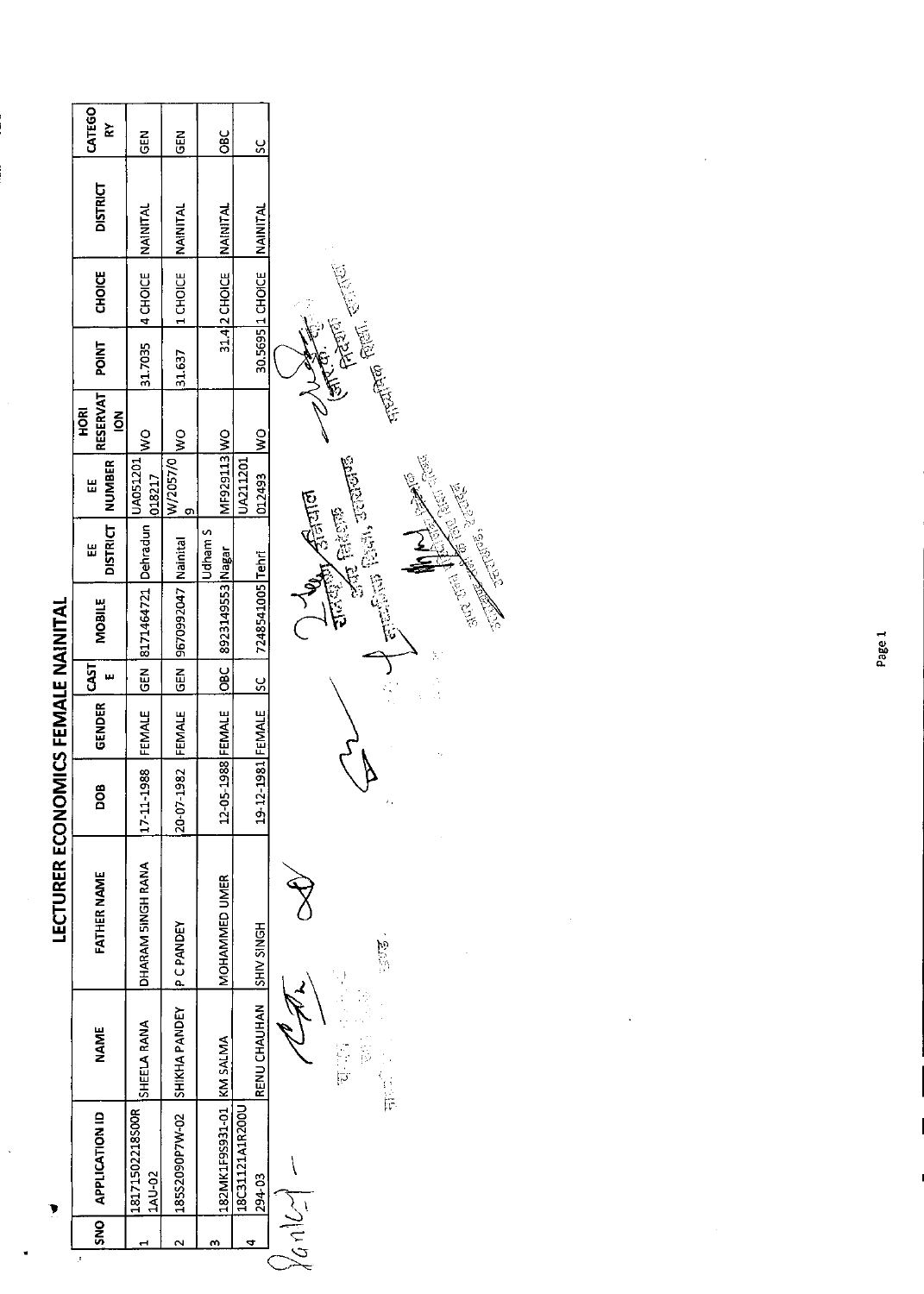LECTURER ECONOMICS FEMALE PAURI

 $\overline{\mathbf{y}}$ 

 $\bullet$ 

| CATEGO<br>⋩                       | $\frac{2}{9}$            | $\tilde{a}$                       | <b>GEN</b>                         | $\tilde{a}$                         | GEN                          | <b>SEC</b>                           | S                        |                                                                                                                                                                                                                                                                                                                                                                                  |
|-----------------------------------|--------------------------|-----------------------------------|------------------------------------|-------------------------------------|------------------------------|--------------------------------------|--------------------------|----------------------------------------------------------------------------------------------------------------------------------------------------------------------------------------------------------------------------------------------------------------------------------------------------------------------------------------------------------------------------------|
| <b>DISTRICT</b>                   | PAURI                    | PAURI                             | PAURI                              | PAURI                               | PAURI                        | PAURI                                | PAURI                    |                                                                                                                                                                                                                                                                                                                                                                                  |
| <b>CHOICE</b>                     | 1 CHOICE                 | 1 CHOICE                          | 2 CHOICE                           | 1 CHOICE                            | 1 CHOICE                     | 30.5735 6 CHOICE                     | 30.127 1 CHOICE          | $\left( 3\sqrt{2}, \frac{\sigma_1}{\sqrt{2}} , \frac{\sigma_2}{\sqrt{2}} , \frac{\sigma_3}{\sqrt{2}} , \ldots, \frac{\sigma_N}{\sqrt{2}} \right)$                                                                                                                                                                                                                                |
| <b>POINT</b>                      | 32.665                   | 32.5                              | 32.3185                            | 32.1305                             | 32.097                       |                                      |                          |                                                                                                                                                                                                                                                                                                                                                                                  |
| RESERVAT<br>HORI<br>$\frac{2}{5}$ |                          | Ş                                 |                                    | ş                                   | Ş                            | ş                                    | $\frac{1}{2}$            |                                                                                                                                                                                                                                                                                                                                                                                  |
| <b>NUMBER</b><br>出                | UA152201<br>21467        | <b>UA151201</b><br>47463          | W346/15 WO                         | W4451/01<br>$\overline{\mathbf{C}}$ | 4206/11<br>MPW-              | UA241201                             | <b>UA152201</b><br>82010 |                                                                                                                                                                                                                                                                                                                                                                                  |
| <b>DISTRICT</b><br>띱              | Pauri                    | Pauri                             |                                    | Tehri                               |                              | 7895012737 Uttarkashi 2W477          |                          | <b>Dubler'</b><br><b>City Reiter</b>                                                                                                                                                                                                                                                                                                                                             |
| MOBILE                            | 9897804501               | 7895431425                        | 7535034216 Chamoli                 | 7310960396                          | 9627830082 Pauri             |                                      | 9627120879 Pauri         | Exiliation of the Control of Control of Control of Control of Control of Control of Control of Control of Cont<br><b>CELERAT REAL SERIES</b><br>شان المناطقة التي المناطقة التي تعالى المناطقة التي تعالى المناطقة التي تعالى المناطقة التي تعالى المناطقة الت<br>مناطقة التي تعالى المناطقة التي تعالى المناطقة التي تعالى المناطقة التي تعالى المناطقة التي تعالى المناطقة الت |
| 55<br>ш                           | <b>GEN</b>               | GEN                               | <b>GEN</b>                         | $\tilde{c}$                         | $\frac{5}{3}$                | <b>OBC</b>                           | $\frac{8}{5}$            |                                                                                                                                                                                                                                                                                                                                                                                  |
| <b>GENDER</b>                     | FEMALE                   | FEMALE                            | FEMALE                             | FEMALE                              | FEMALE                       |                                      |                          | <b>SOFTWARE</b><br>军官。                                                                                                                                                                                                                                                                                                                                                           |
| ∞<br>g                            | 11-08-1989               | <b>L66</b><br>$0.5 - 0.3 - 1$     | 22-10-1988                         | 986<br><b>D9-01-1</b>               | <b>1661</b><br>$01 - 07 - 1$ | 30-06-1989 FEMALE                    | 01-07-1990 FEMALE        | 计调整 医静脉<br>376周以前<br>p                                                                                                                                                                                                                                                                                                                                                           |
| <b>FATHER NAME</b>                | <b>BISHESHWAR PRASAD</b> | SHIV DUTT PANWAR                  | REKHA THAPLIYAL RAMANAND THAPLIYAL | RAVI BABU                           | MANIRAM NAUTIYAL             | PREM LAL BHATT                       | <b>NARENDRA KUMAR</b>    | $\sum_{i=1}^{n}$                                                                                                                                                                                                                                                                                                                                                                 |
| <b>NAME</b>                       | PRIYANKA                 | PANWAR                            |                                    | MANIHAR<br>KANCHAN                  | <b>RENU NAUTIYAL</b>         | <b>BHATT</b>                         | POOJA BHARTI             | 2000年1月 1000年<br><b>HEART</b> Production                                                                                                                                                                                                                                                                                                                                         |
| <b>APPLICATION ID</b>             | 184PA2U16215072<br>1-07  | 18KA74P1U611423 KM MEGHA<br>05-02 | 185134T6WR-02                      | 1844K12W150M-<br>8                  | 182-6WM411RN0P-<br>8         | IRZZWAV472B141 VIJAY LAXMI<br>70U-02 | 180B2P1A8512U01<br>20-02 |                                                                                                                                                                                                                                                                                                                                                                                  |
| <b>SNO</b>                        | ᆏ                        | N                                 | m                                  | 4                                   | 5                            | Ю                                    | $\overline{ }$           |                                                                                                                                                                                                                                                                                                                                                                                  |
| ÿ                                 |                          |                                   |                                    |                                     |                              |                                      |                          | Anb                                                                                                                                                                                                                                                                                                                                                                              |

 $\ddot{\phantom{0}}$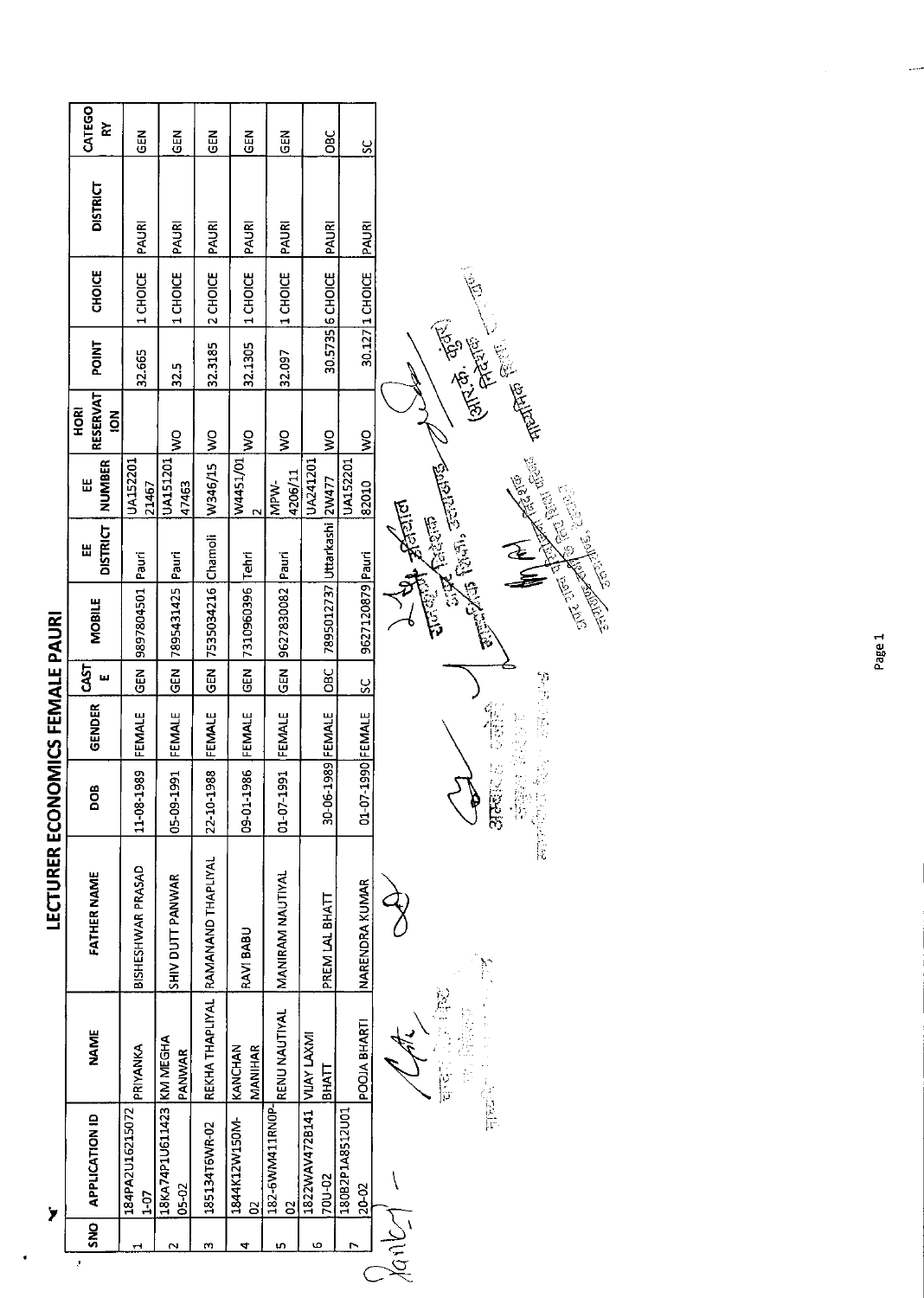|                        | <b>CATEGO</b><br>⋩                          | <b>MBD</b>                       |                                                                                                                                                                                                                                                                                                                      |
|------------------------|---------------------------------------------|----------------------------------|----------------------------------------------------------------------------------------------------------------------------------------------------------------------------------------------------------------------------------------------------------------------------------------------------------------------|
|                        | <b>DISTRICT</b>                             | PITHORAGARH                      |                                                                                                                                                                                                                                                                                                                      |
|                        | <b>CHDICE</b>                               | 11 CHOICE                        |                                                                                                                                                                                                                                                                                                                      |
|                        | POINT                                       | 31.3985                          | $\left(\overline{\mathbb{R}^{n}},\overline{\mathbb{Q}}^{(k)}\right)$<br><b>Heart of Comments</b><br>FARTER                                                                                                                                                                                                           |
|                        | <b>RESERVAT</b><br><b>HORI</b><br>$\vec{6}$ | $\frac{8}{2}$                    |                                                                                                                                                                                                                                                                                                                      |
|                        | NUMBER<br>Ш                                 | Rudrapray UA191201<br>57028      |                                                                                                                                                                                                                                                                                                                      |
|                        | <b>DISTRICT</b><br>띮                        | æ                                | <b>Contract Contract Contract Contract Contract Contract Contract Contract Contract Contract Contract Contract Contract Contract Contract Contract Contract Contract Contract Contract Contract Contract Contract Contract Contr</b><br><b>Ellin Rein, Franco</b><br><b>Runde Alliand</b><br>$\sqrt{2}$ fairly<br>飞鱼 |
| ICS FEMALE PITHORAGARH | <b>MOBILE</b>                               | GEN 7060962059                   |                                                                                                                                                                                                                                                                                                                      |
|                        | <b>CAST</b><br>ш                            |                                  | めんだいぶん<br>۵                                                                                                                                                                                                                                                                                                          |
|                        | <b>GENDER</b>                               | FEMALE                           |                                                                                                                                                                                                                                                                                                                      |
|                        | DDB                                         | 14-09-1991                       | ්<br>පැවත පරි<br>形物的<br>古代文学                                                                                                                                                                                                                                                                                         |
| <b>LECTURER ECONOM</b> | <b>FATHER NAME</b>                          | <b>RSPANWAR</b>                  |                                                                                                                                                                                                                                                                                                                      |
|                        | <b>NAME</b>                                 | DEEPIKA                          | $\frac{1}{\sqrt{2}}$<br>医血热管肝                                                                                                                                                                                                                                                                                        |
|                        | SNO   APPLICATIDN ID                        | 180027UA2111598<br>$\frac{5}{2}$ |                                                                                                                                                                                                                                                                                                                      |
|                        |                                             | $\mathbf{\mathbf{t}}$            | $\tilde{\mathcal{A}}$                                                                                                                                                                                                                                                                                                |
|                        |                                             |                                  |                                                                                                                                                                                                                                                                                                                      |

 $\bar{\bar{z}}$ 

 $\ddot{\phantom{0}}$ 

٦

 $\bar{\mathcal{A}}$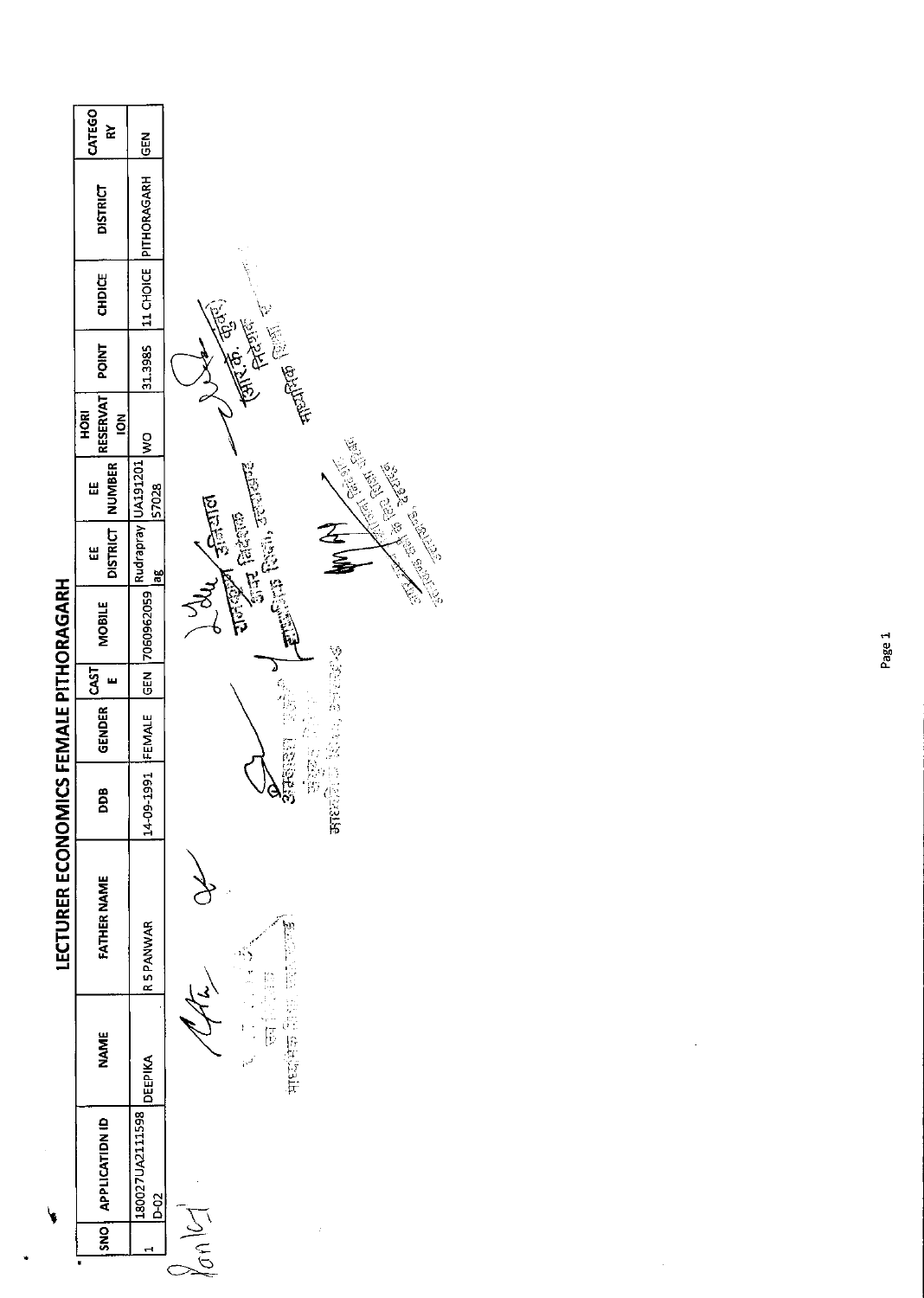|                                       | CATEGO<br>⋩                              | <b>GEN</b>         | <b>SEN</b>                  |                                                                                                                                                                                                                                                                                        |
|---------------------------------------|------------------------------------------|--------------------|-----------------------------|----------------------------------------------------------------------------------------------------------------------------------------------------------------------------------------------------------------------------------------------------------------------------------------|
|                                       | <b>DISTRICT</b>                          | <b>RUDRAPRAYAG</b> | RUDRAPRAYAG                 |                                                                                                                                                                                                                                                                                        |
|                                       | <b>CHOICE</b>                            | 1 CHOICE           | 11 CHOICE                   |                                                                                                                                                                                                                                                                                        |
|                                       | <b>POINT</b>                             | 33.2095            | 32.5795                     |                                                                                                                                                                                                                                                                                        |
|                                       | <b>RESERVAT</b><br>HORI<br>$\frac{2}{5}$ | $\frac{8}{2}$      | $\frac{8}{2}$               | <b>Communication</b>                                                                                                                                                                                                                                                                   |
|                                       | <b>NUMBER</b><br>Ш                       | 1203/14            | Rudrapray UA191201<br>84071 |                                                                                                                                                                                                                                                                                        |
|                                       | <b>DISTRICT</b><br>띮                     | Rudrapray<br>ag    | æ                           | $\mathcal{A}^{\text{max}}_{\text{max}}, \mathcal{A}^{\text{max}}_{\text{max}}$<br>and Man                                                                                                                                                                                              |
|                                       | <b>MOBILE</b>                            | 19690958196        | GEN 7017681262              | <b>Contract of the Contract of Contract of the Contract of Contract of Contract of Contract of Contract of Contract of Contract of Contract of Contract of Contract of Contract of Contract of Contract of Contract of Contract </b><br><i>चाल्ड्ड्लाए</i> क्स्ट्रान<br><b>AND AND</b> |
|                                       | CAST<br>ш                                | <b>SEN</b>         |                             |                                                                                                                                                                                                                                                                                        |
|                                       | <b>GENDER</b>                            | FEMALE             | FEMALE                      |                                                                                                                                                                                                                                                                                        |
|                                       | DOB                                      | 01-09-1991         | 24-11-1991                  | $\frac{1}{2}$                                                                                                                                                                                                                                                                          |
| LECTURER ECONOMICS FEMALE RUDRAPRAYAG | <b>FATHER NAME</b>                       | RANJEET SINGH      | DIWAN SINGH                 | .<br>(.,<br>माध्यान शिक्षा , उत्तराखण्डी                                                                                                                                                                                                                                               |
|                                       | <b>NAME</b>                              | <b>SEEMA</b>       | KUSUM                       | काल सिंह विष्ट<br><b>1000 年度 有限</b>                                                                                                                                                                                                                                                    |
|                                       | <b>APPLICATION ID</b>                    | 185310124-02       | 18092411U1810K7<br>4-02     |                                                                                                                                                                                                                                                                                        |
|                                       | <b>SNO</b>                               |                    | Ν                           | $\frac{1}{2}$                                                                                                                                                                                                                                                                          |

 $\cdot$ 

Page 1

ï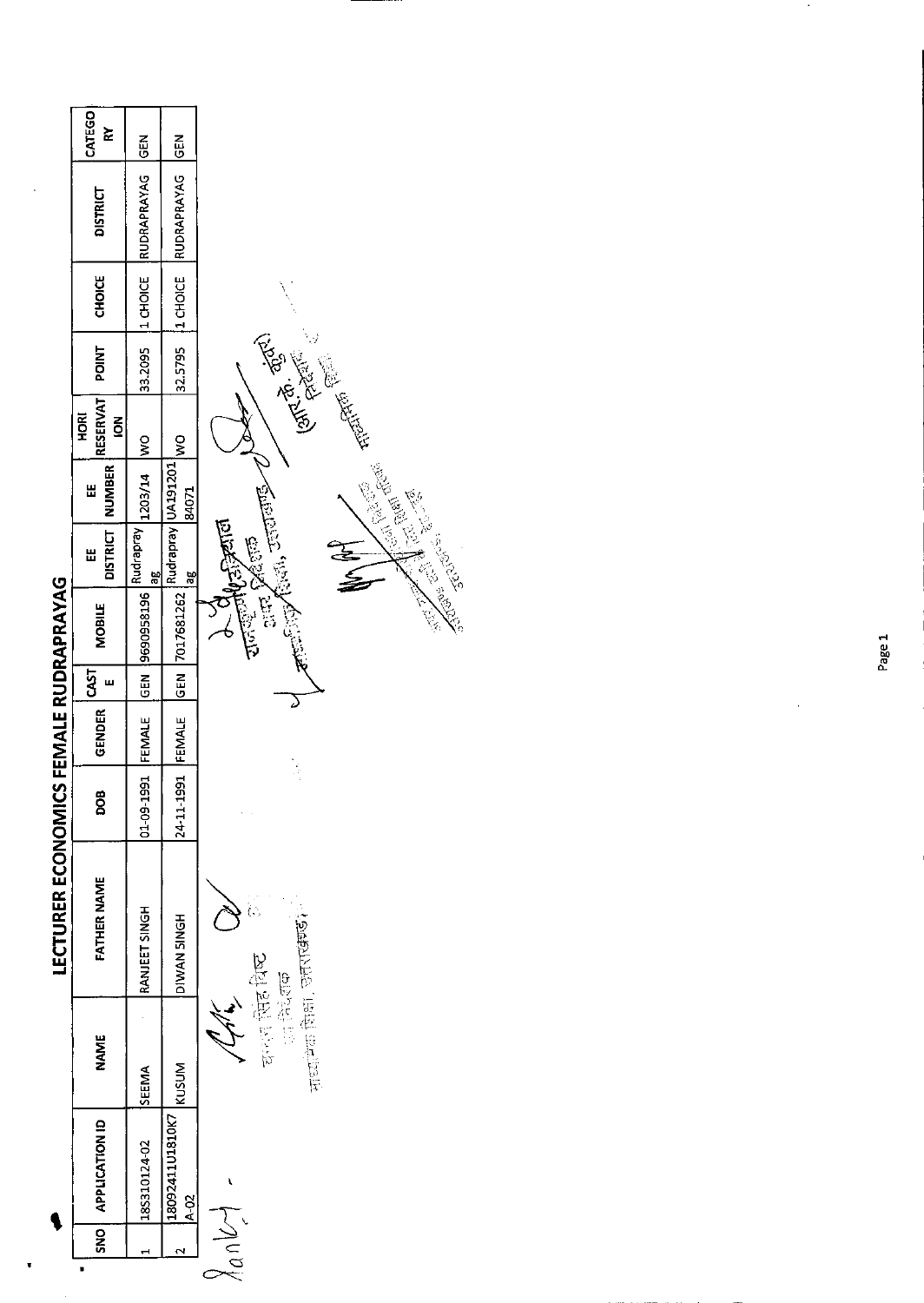|                                 | CATEGO<br>≿                                     | <b>GEN</b>               |                                                                                                                                                                                                                                                                                                             |
|---------------------------------|-------------------------------------------------|--------------------------|-------------------------------------------------------------------------------------------------------------------------------------------------------------------------------------------------------------------------------------------------------------------------------------------------------------|
|                                 | <b>DISTRICT</b>                                 | <b>TEHRI</b>             |                                                                                                                                                                                                                                                                                                             |
|                                 | <b>CHOICE</b>                                   | 2 CHOICE                 |                                                                                                                                                                                                                                                                                                             |
|                                 | <b>TVIID4</b>                                   | 31.7945                  |                                                                                                                                                                                                                                                                                                             |
|                                 | <b>RESERVAT</b><br><b>HORI</b><br>$\frac{8}{5}$ | $\frac{8}{3}$            | $\begin{split} &\text{rank}(\mathfrak{D},\mathbb{Q})\\ &\text{rank}(\mathfrak{D})\\ &\text{rank}(\mathbb{Q})\\ &\text{rank}(\mathbb{Q})\end{split}$                                                                                                                                                         |
|                                 | NUMBER  <br>Ш                                   | 1729/12<br>$\frac{1}{2}$ |                                                                                                                                                                                                                                                                                                             |
|                                 | <b>DISTRICT</b><br>Ш                            |                          | Real, scribed<br>$\frac{1}{2}$<br>不定的<br>$rac{1}{2}$                                                                                                                                                                                                                                                        |
|                                 | <b>MOBILE</b>                                   | GEN 9411155906 Pauri     | <b>Contract Contract Contract Contract Contract Contract Contract Contract Contract Contract Contract Contract Contract Contract Contract Contract Contract Contract Contract Contract Contract Contract Contract Contract Contr</b><br><b>REAGEMENT</b><br><b>SERVER</b><br>$\frac{1}{2}$<br>$\frac{1}{2}$ |
|                                 | CAST<br>ш                                       |                          |                                                                                                                                                                                                                                                                                                             |
|                                 | GENDER                                          | FEMALE                   | 医主要形成                                                                                                                                                                                                                                                                                                       |
|                                 | BOG                                             | 05-07-1987               | P)<br>学习学<br>ू<br>अन्न<br>$\delta$                                                                                                                                                                                                                                                                          |
| LECTURER ECONOMICS FEMALE TEHRI | <b>FATHER NAME</b>                              | MANIK LAL                | ा<br>सर्वे<br>ý                                                                                                                                                                                                                                                                                             |
|                                 | <b>NAME</b>                                     |                          | 中国 计自动程序<br>医红细胞 计数据<br>ić<br>H                                                                                                                                                                                                                                                                             |
|                                 | SNO APPLICATION ID                              | 182A1W192-7-02 ANJANA    | Í                                                                                                                                                                                                                                                                                                           |
|                                 |                                                 | ᆏ                        | $\gamma_{\alpha\alpha}$                                                                                                                                                                                                                                                                                     |
|                                 | ۰                                               |                          |                                                                                                                                                                                                                                                                                                             |

 $\frac{1}{2}$ 

 $\mathcal{L}$ 

 $\ddot{\phantom{1}}$ 

Ŷ,